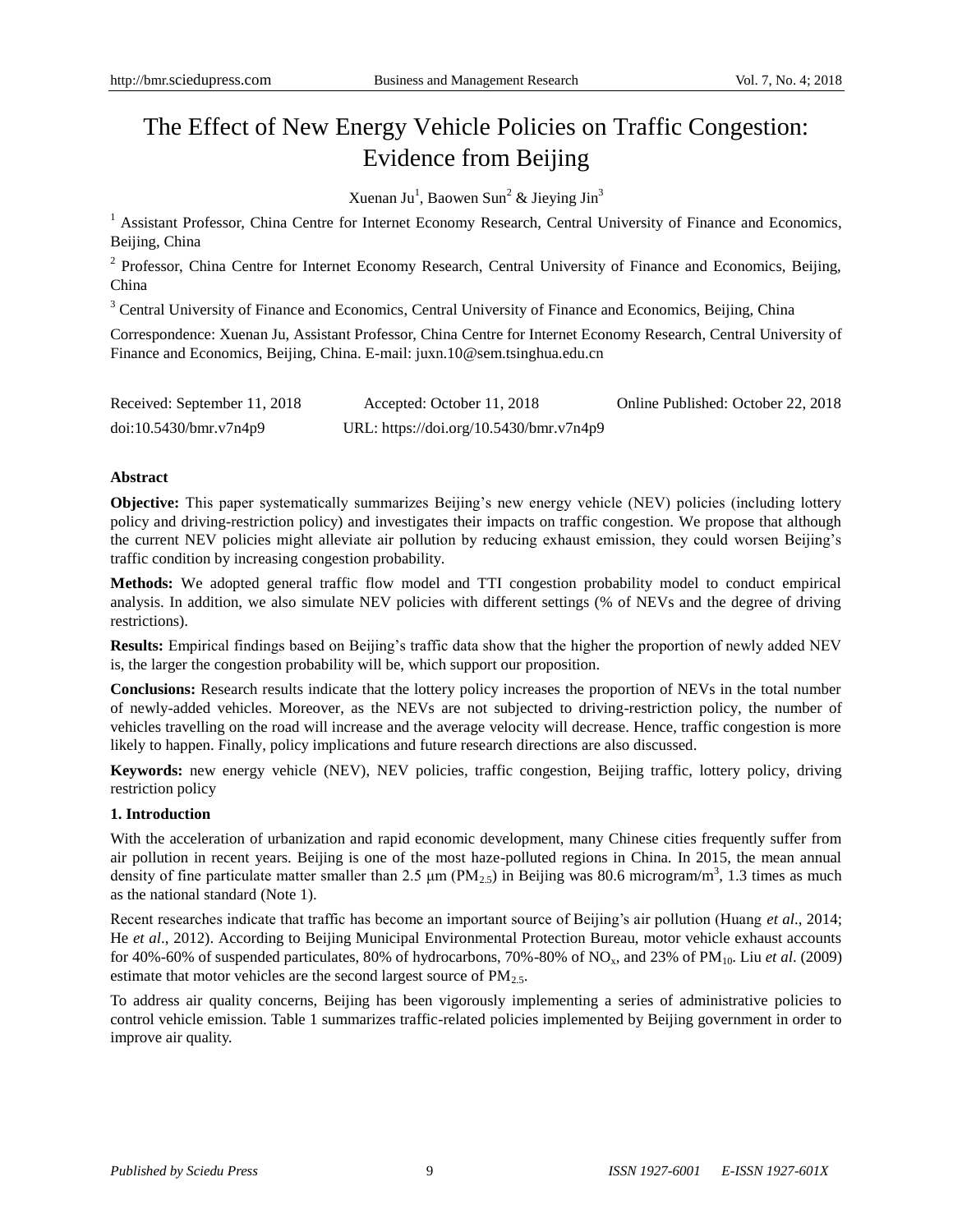| <b>Policies</b>        | Goals                                       | <b>Detail</b>                                                                                                                                                               |
|------------------------|---------------------------------------------|-----------------------------------------------------------------------------------------------------------------------------------------------------------------------------|
| Driving<br>restriction | Limit the number of cars on roads           | Cars could not drive on Beijing roads for one weekday<br>each week, depending on the last digit of the license<br>plate number.                                             |
| Lottery policy         | number<br>Restrict the<br>total<br>vehicles | of Lottery system for new car license plates; Keep the<br>number of cars under 6.3 million by the end of 2020 by<br>further tightening the annual quota for license plates. |

Table 1. Beijing's traffic-related policies in pursuing for better air quality

Meanwhile, Beijing is actively promoting the generalization of new energy vehicles (NEVs) by loosening these restrictions. First, the NEVs are not constraint by license plate restriction and they can drive on daily bases. As of the lottery policy, NEVs have higher probability to win a new license plate compared to gasoline vehicles. From 2011 to 2017, the proportion of NEVs in the planned annual quota is rising from 0% to 40%.

On the other hand, Beijing has also been recognized as one of the most congested cities in the world due to the growing fleet of motor vehicles. By the end of 2015, the number of vehicles owned in Beijing was more than 5.6 million. The traffic volume is huge and traffic congestion is severe, especially during morning/evening rush hours.

Beijing's traffic congestion has large and growing costs. Xie *et al*. (2011) estimated that the costs of time delay, fuel consumption, and air pollution were between 5 and 25 billion RMB in 2008, about 0.5% to 2.5% of Beijing's annual GDP. Moreover, the emission volume escalates during traffic congestion. Therefore, both the growing number of motor vehicles and the worsening traffic condition exacerbate problems of Beijing's air pollution.

In this paper, we question the NEV policies' effects on Beijing's traffic condition. First, the number of NEVs and its proportion in total vehicles will increase due to the lottery policy. Second, since driving restriction policies are not applicable to the NEVs, the increment of NEVs will result in more vehicles on Beijing's road network. Consequently, more vehicles on roads will ratchet up traffic pressure, slow down the velocity of vehicles on the road network, hence, increase the probability of congestion.

By adopting general traffic flow model and TTI congestion probability model, this paper (1) theoretically depicts the mechanism of NEV policies' impact on traffic congestion; (2) empirically evaluates the impacts of NEV policies on traffic congestion; and (3) stimulates different settings of NEV policies and explores their impacts on traffic congestion respectively. The empirical study is based on the actual traffic data from 2010-2016 in Beijing Municipality.

# **2. Literature Review**

# *2.1 Traffic Flow and Congestion*

Researches concerning traffic flow and congestion models began in 1930. After entering the 1990s, with the rapid growth of traffic demand and technical progresses, traffic congestion has received more and more attention. Treiber et al. (2013) have classified the existing traffic flow models by aggregation level, mathematical structure and other criteria. Bando et al. (1995) and Zhao et al. (2005) simulated the occurrence and transmission of traffic congestion based on improvements to the typical traffic dynamics model. Pasquale et al. (2015) and Hoshino et al. (2011) explored methods to control and relieve traffic congestion. Horvitz et al. (2012) and Wang et al. (2015) attempted to use models to predict traffic flow and traffic congestion in certain areas.

To make the best use of a traffic flow model for quantification and prediction to traffic congestion, scholars have proposed the concept of "probability of traffic congestion" and applied it to intelligent traffic navigation systems. For instance, Cui (2015) estimated the probability of traffic congestion in urban areas with a cumulative logistics model. Liu and Liu (2015) suggested a Bayesian approach to analyze the congestion probability on urban road networks. Zhang (2015) introduced vehicle travel time index (TTI) and designed a model where the parameters of the probability distribution model for TTI vary with sectional velocity.

# *2.2 Traffic and Air Pollution*

With the development of economy and urbanization process, air pollution increasingly attracts attention for health and safety issues (Guo, 2017). Since air pollution is closely related to exhaust emissions from gasoline vehicles, especially during the congestion period, existing studies are highly concerned with the relationship between traffic and air pollution. Air pollution in Beijing is characterized as photochemical smog and dust-haze, which come from industrial pollution and the formation of secondary aerosols (Guo *et al.,* 2014). Ground traffic is the major source to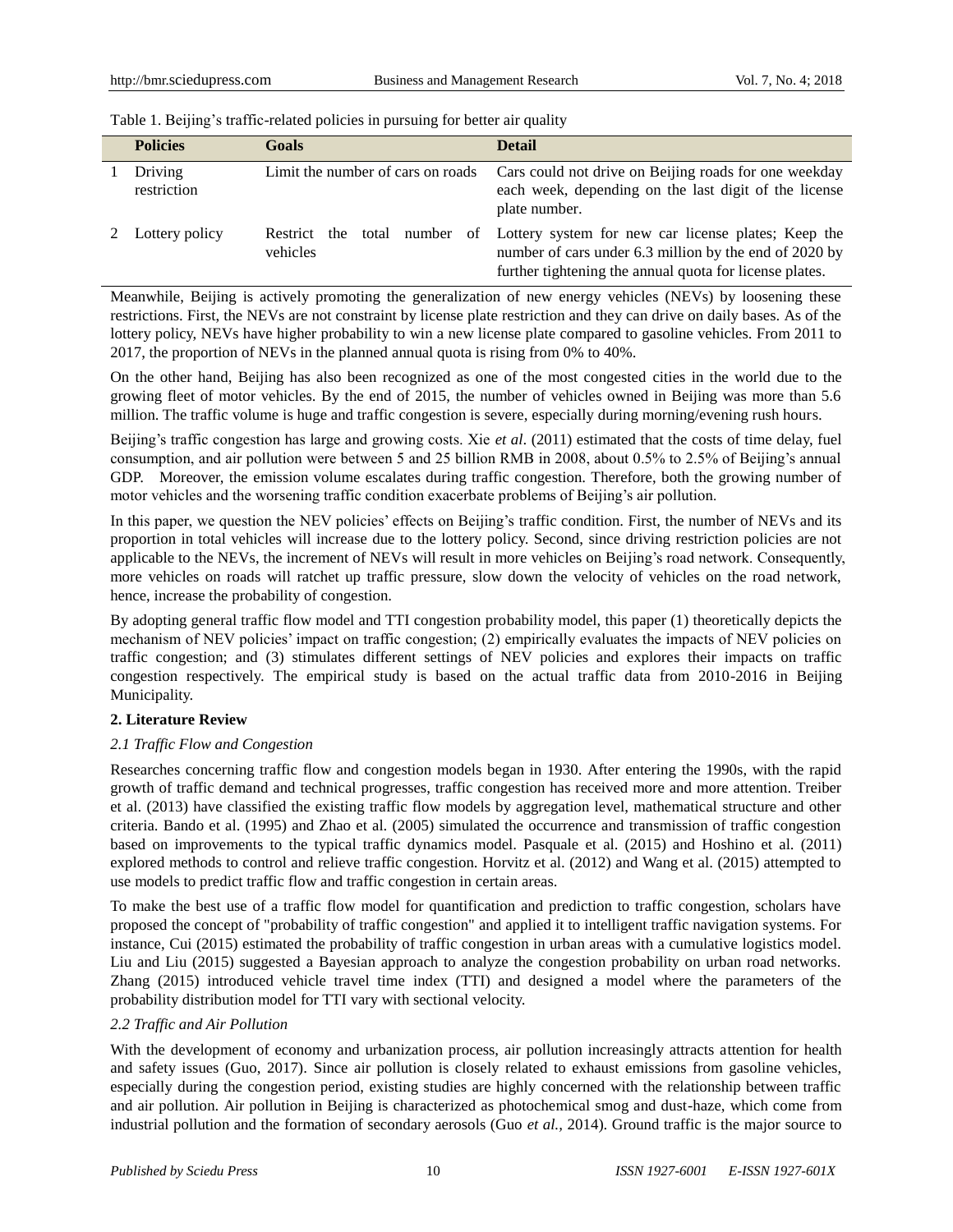produce volatile organic compounds (VOCs) and nitrogen oxides  $(NO<sub>x</sub>)$ , which are the raw materials of secondary aerosols. In addition, motor vehicles also emit massive amounts of carbon monoxide  $(CO)$ ,  $NO<sub>x</sub>$ , and  $VOC<sub>s</sub>$ , worsening Beijing's air quality directly (Yang *et al*., 2014). Therefore, traffic has become an important source of Beijing's air pollution (Huang *et al*., 2014).

# *2.3 Congestion-Control Policies*

With traffic congestion becoming increasingly aggravated, different traffic policies are put forward to relieve the strain on traffic worldwide. Identical with Beijing, Athens and Mexico City also adopt driving restriction policy to alleviate traffic pressure. Meantime, there are other transportation policies that could reach the similar effect. For instance, Singapore and Tehran introduced congestion charging and expanded public transportation system. Increasing parking fee and hourly parking during congested period is another approach that adopted by megacities in order to control traffic flow in town (Munford, 2017). Since traffic control and congestion is a complex system with dynamic nature, academic studies often adopt system dynamics to depict and predict traffic flow and congestion probability. Xu (2014), Zhang *et al.* (2015), Liu and Liu (2015) use the system dynamics model to explore the effective intervention of traffic policies among the number of vehicles owned, traffic conditions, and vehicle pollutant emissions.

Although traffic congestion and air pollution are two trending themes that raising incredible attention in recent years, comprehensive research that combines these two topics has not yet reached maturity. This gap is especially salient in NEV policies, which is our research subject. In recent years, NEV studies concentrate on consumer evaluation and intention (Graham-Rowe *et al.*, 2012; Schuitema *et al.*, 2013), marketing segmentation (Campbell *et al.*, 2012; Brand *et al.*, 2017) and infrastructure (Li *et al.*, 2017) perspectives. However, researches that evaluate NEV policies from their impact on traffic congestion is scarce. In addition, since vehicle exhaust escalates during congestion period, NEV polices might even worsen Beijing's air quality, despite the original expectations. Therefore, it is both necessary and urgent to investigate NEV policies' impact on traffic congestion.

# **3. Theoretical Framework**

This paper investigates the effects of NEVs on traffic congestion. As abovementioned, lottery policy and license restriction policy are closely related to NEVs' popularization. While lottery policy result in the increasing number of NEVs, driving restriction policy leads to the growth in the number of vehicles driving on the road network, which might worsen traffic conditions. Figure 1 shows the conceptual model in detail.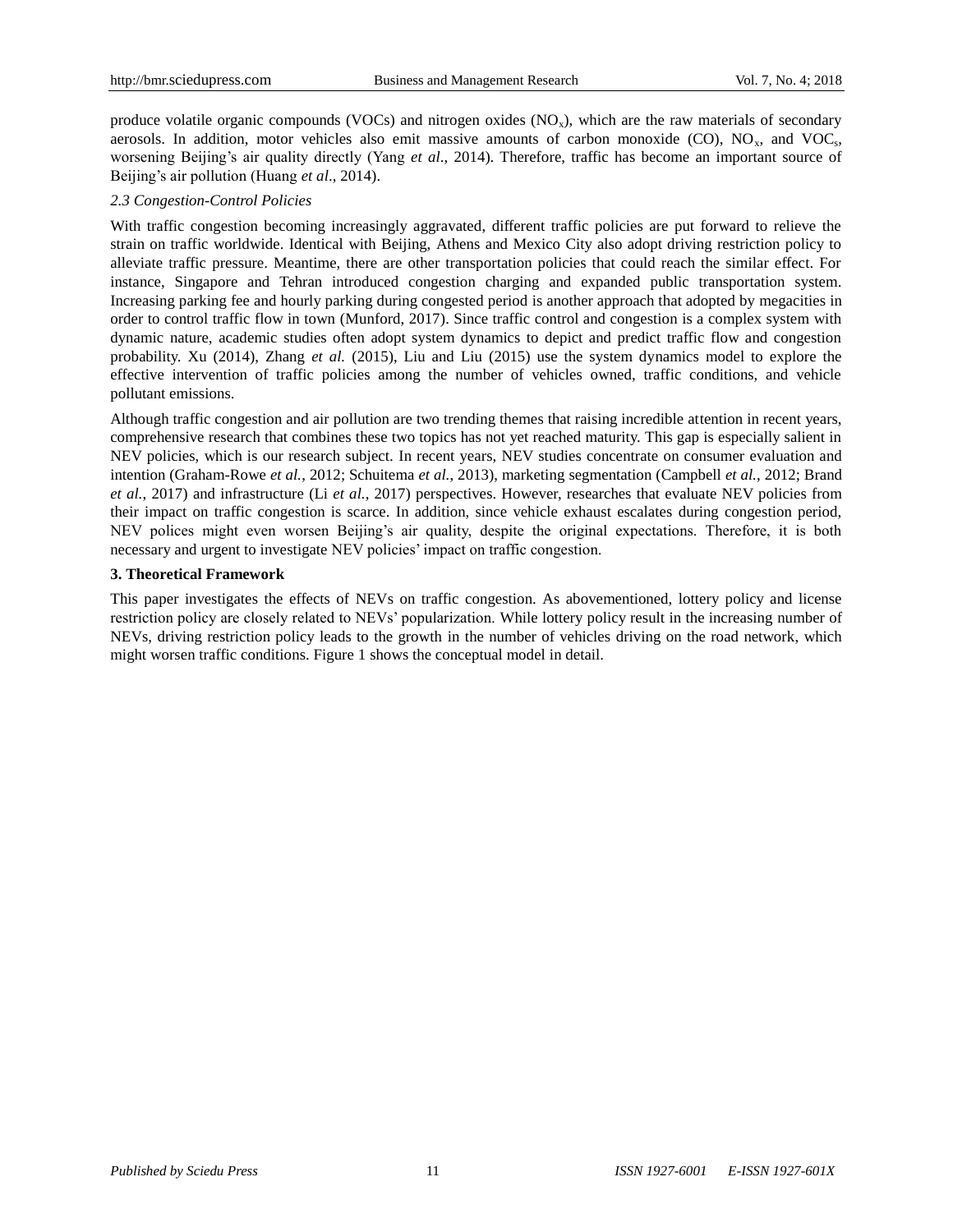

Figure 1. Conceptual model

Before discussing our conceptual model, we first make two assumptions:

*Assumption 1*: the average motor vehicle scrap in Beijing from 2013 to 2015 is 40,000 each year, accounting for 0.72% of the total vehicles, which is negligible compared to key variables in our model. Therefore, the amount of vehicle scrap is ignored (see appendix 1).

*Assumption 2*: although there are four types of NEVs (pure electric, fuel cells, hybrid and plug-in hybrid) in the market, Beijing's NEV policies are only applicable to pure electric vehicles (EV) (Note 2). Hence, in this paper NEV refers in particular to pure electric vehicles.

Our conceptual model consists of three parts, including the increase of vehicle numbers, the increase of vehicle density on the road network, and the cause of traffic congestion as a result of decreasing speed, respectively.

*3.1 Increasing Vehicle Number (NEVs and Total): The Lottery Policy*

As summarized in Table 2, Beijing's lottery policy has two main effects:

First, although the total vehicle number in Beijing keeps growing in recent years, the lottery policy has slowed the speed of car parc growth by controlling the annual quota of newly added cars and this quota is shrinking from 240 thousand to 150 thousand since 2014.

Second, the lottery policy significantly changes the component ratio of Beijing's vehicle increments. Despite the shrinking of annual quota, the NEVs proportion is increasing from 0 to 40% during last 5 years.

Therefore, we can observe the increase of NEV numbers both in scale and growth in Beijing. In addition, as the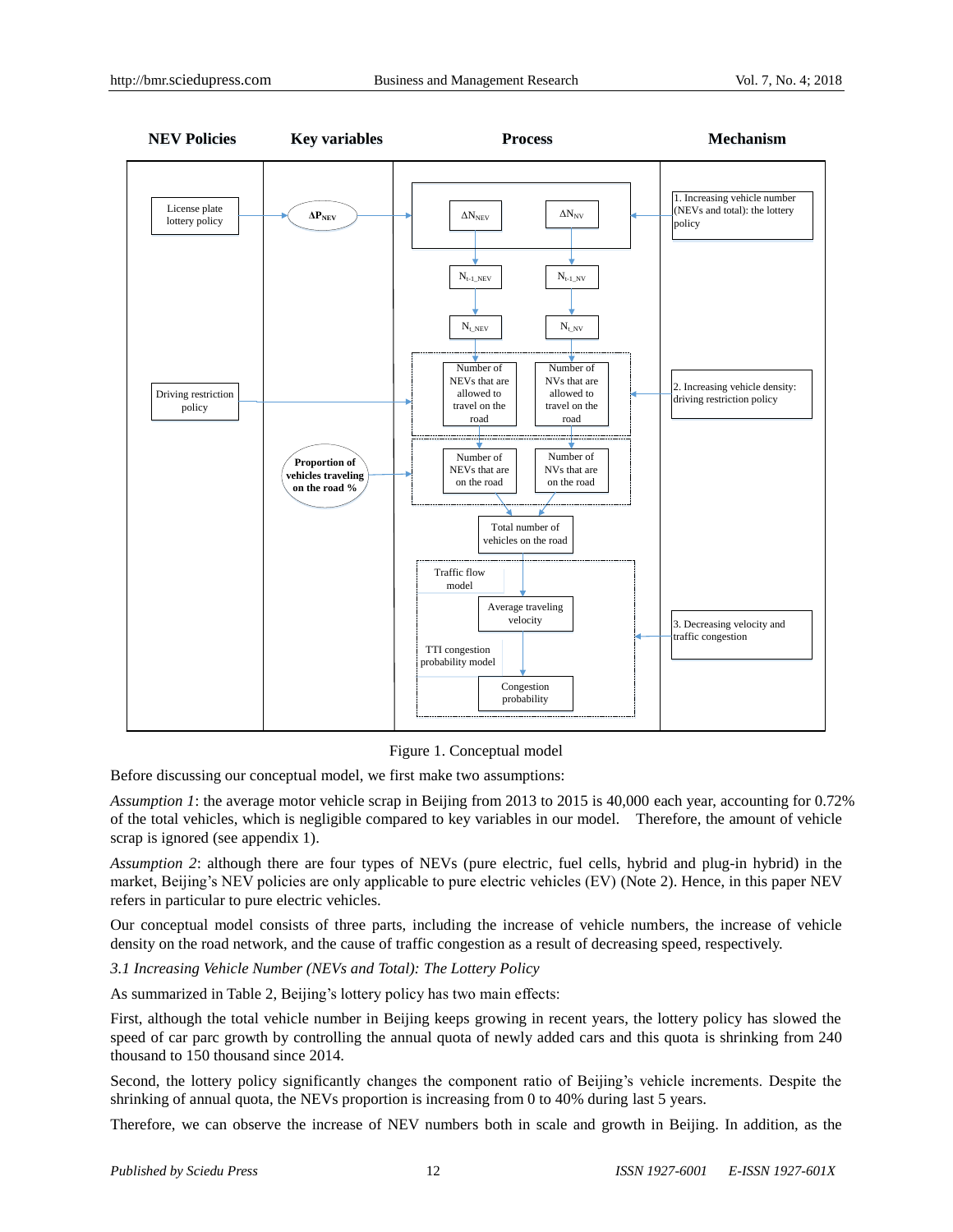policy orientation of promoting NEVs remains, we can predict further development of NEVs in the predictable future.

|                    | Table 2. Composition of lottery policy (annual newly increased motor vehicles) in Beijing from 2011-2017 (10,000 |  |  |
|--------------------|------------------------------------------------------------------------------------------------------------------|--|--|
| vehicles) (Note 3) |                                                                                                                  |  |  |

| Year | <b>Gasoline</b><br>vehicles | <b>NEVs</b>      | newly added<br><b>Annual</b><br>vehicles | <b>Proportion of NEVs (%)</b> |
|------|-----------------------------|------------------|------------------------------------------|-------------------------------|
| 2011 | 24                          | $\boldsymbol{0}$ | 24                                       | 0%                            |
| 2012 | 24                          | $\boldsymbol{0}$ | 24                                       | 0%                            |
| 2013 | 24                          | $\overline{0}$   | 24                                       | 0%                            |
| 2014 | 13                          | $\overline{2}$   | 15                                       | 13%                           |
| 2015 | 12                          | 3                | 15                                       | 20%                           |
| 2016 | 9                           | 6                | 15                                       | 40%                           |
| 2017 | 9                           | 6                | 15                                       | 40%                           |

*3.2 Increasing Vehicle Density: License Restriction Policy*

Furthermore, under the influence of driving restriction policies, gasoline vehicles could not drive on Beijing roads for one weekday each week, depending on the last digit of the license plate number. However, NEVs are not subject to the driving restriction policy. In addition, as the number of newly added NEVs increases, the total number of vehicles traveling on the road will increase. Hence, the current NEV policies will increase the vehicle density on Beijing's traffic network.

## *3.3 Decreasing Velocity and Traffic Congestion*

According to the general traffic flow model, when the number of vehicles traveling on the road increases and the density of the traffic flow on the road network increases, the average velocity of vehicles will decrease and the probability of congestion will increase (as shown in the third part of conceptual model). When building the empirical model, this paper calculates the proportion of vehicles traveling on the road based on Beijing's traffic data. Meanwhile, we estimate the average velocity on Beijing's road network through the general traffic flow model. In the following step, we estimate the congestion probability of Beijing's road networks through the congestion probability model based on Travel Time Index (TTI).

## **4. Empirical Study**

Based on the general traffic flow model and TTI-based congestion probability model, this paper calculates the average velocity on the road network and congestion probability using Beijing's actual traffic data. Furthermore, using 2015 data as baseline, we simulate Beijing's traffic conditions of the road network with different NEV policy settings.

The popularization of NEVs that are not subject to driving restrictions will increase the number of vehicles traveling on the road, slow down the speed of ground traffic. The lower the velocity is, the higher probability of traffic congestion. In the following step, we quantify the effects of the NEV policies on traffic conditions through the general traffic flow model and TTI-based congestion probability model.

As shown in the second part of our conceptual model, the number of vehicles that 'allowed' on the road are not equal to the number of vehicles that 'actually drive' on the road. In fact, only a proportion of vehicles that *can* travel *will* actually travel on the road. Therefore, the first step of our empirical study is to determine this proportion based on Beijing's traffic statistics.

## *4.1 Determination of the Proportion of Vehicles Traveling on the Road*

We calculate the proportion of vehicles traveling on the road (PT) based on 2015 data and assume that the PT remains stable during the research period. The proportion of vehicles traveling on the road is calculated through the following formula:

$$
PT = \frac{NTR_i}{NATR_i} \tag{1}
$$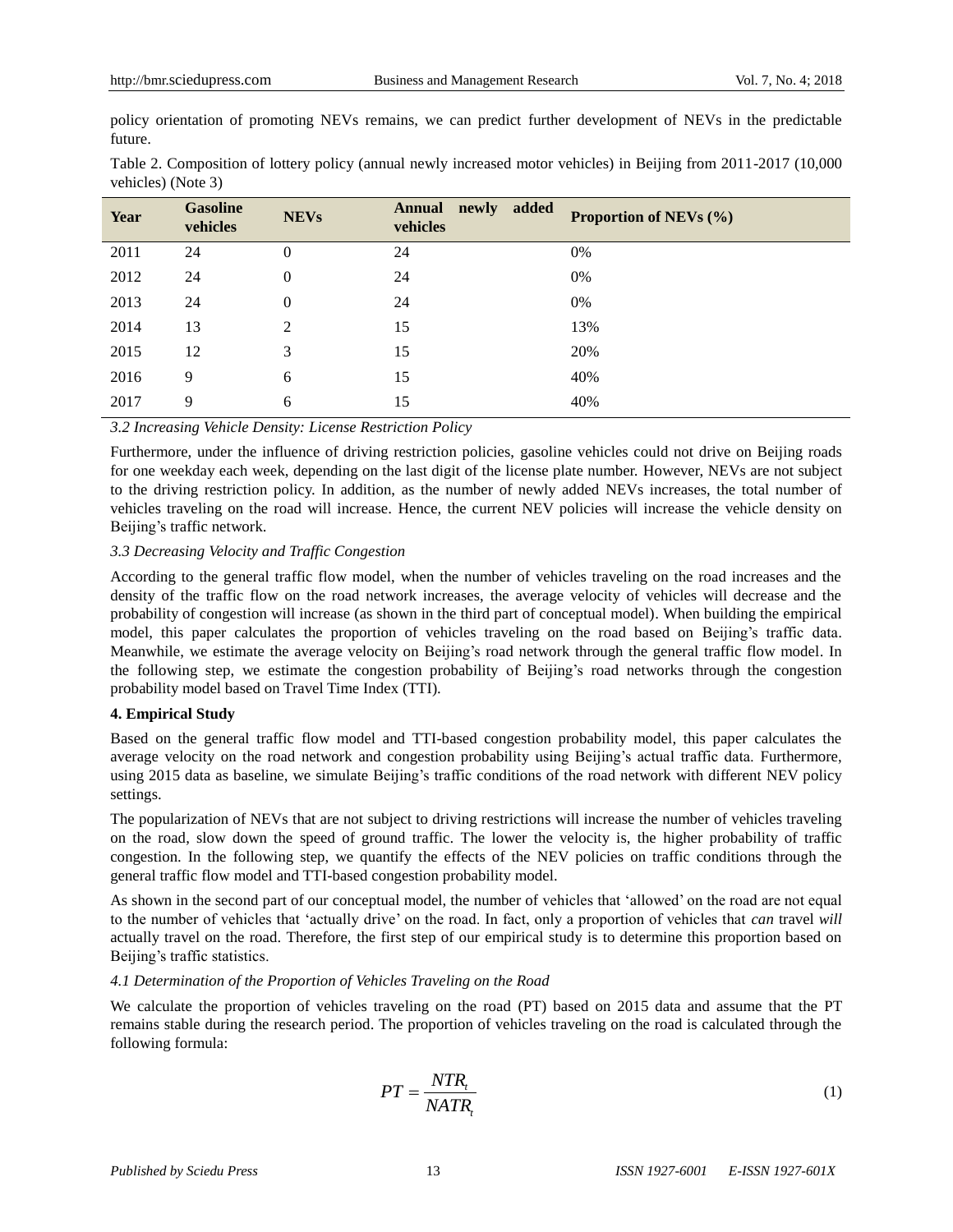$$
NATR_t = N_{t_{N}} + 0.8 \times N_{t_{N}}
$$
 (2)

$$
NTR_{i} = K_{i} \times L_{i}
$$
 (3)

$$
K_t = K_j \times (1 - \frac{V_t}{V_f})
$$
\n<sup>(4)</sup>

$$
N_t = N_{t_{\text{.}}NEV} + N_{t_{\text{.}}NV} \tag{5}
$$

Where,  $NTR_t$  and  $NATR_t$  are the number of vehicles and the number of vehicles that are allowed to travel on the road within the observed period, respectively;  $K_t$  is the density of vehicles on the road within the observed period;  $L_t$  is the total length of all roads in Beijing within the observed period;  $K_j$  is the maximum density of vehicles on the road.  $V_t$  is the average velocity on the road network at morning peaks within the Fifth Ring Road in Beijing within the observed period; and  $V_f$  is the velocity of the free flow in a road section. Under the current driving restriction policies in Beijing, this paper assumes that only 80% of gasoline vehicles are allowed to travel on the road on workdays. Table 3 summarizes specific parameters for PT calculation.

Table 3. Key parameters in calculating the proportion of vehicles traveling on the road

| <b>Parameters</b>                                                                                                                           | Quantity   |  |  |  |
|---------------------------------------------------------------------------------------------------------------------------------------------|------------|--|--|--|
| Velocity of free flow $V_f$ (km/h) (Note 4)                                                                                                 | 47.33      |  |  |  |
| Average velocity on the road network at morning peaks within the Fifth Ring Road in Beijing within<br>the base period $V_t$ (km/h) (Note 5) |            |  |  |  |
| Maximum achievable density on the road network $K_i$ (vehicles/km) (Note 6)                                                                 | <b>200</b> |  |  |  |
| Density of the road network within the base period $K_i$ (vehicles/km)                                                                      | 81.27      |  |  |  |
| Length of roads within the base period $L_{\text{t}}$ (km) (Note 7)                                                                         | 29069      |  |  |  |
| Number of vehicles traveling on the road within the observed period $\overline{NTR}$ , (10,000 vehicles)                                    | 236.24     |  |  |  |
| Vehicle ownership number within the base period $N_t$ (10,000 vehicles) (Note 8)                                                            | 561.9      |  |  |  |
| Number of new energy vehicles within the base period $N_{t NEV}$ (10,000 vehicles) (Note 9)                                                 | 5          |  |  |  |
| Number of vehicles that are allowed to travel on the road within the base period $NATR$ , (10,000)<br>vehicles)                             | 450.52     |  |  |  |
| Proportion of vehicles traveling on the road PT                                                                                             | 52.44%     |  |  |  |

Table 3 shows that the proportion of vehicles traveling on the road in Beijing is 52.44%. We use this PT rate for the following analysis.

*4.2 Determination of the Average Velocity Based on General Traffic Flow Model*

In the second part of empirical analysis, we adopt general traffic flow model and Beijing's traffic data to calculate the average velocity of Beijing's road network.

$$
V_t = V_f \times (1 - \frac{K_t}{K_j})
$$
\n<sup>(6)</sup>

Again,  $V_t$  is the average velocity on the road network at morning peaks within Beijing's Fifth Ring Road within the observed period; and  $V_f$  is the velocity of the free flow in a road section.  $K_t$  is the density of vehicles on the road within the observed period. Taking PT into consideration, we can calculate the actual vehicle density through equation 7.

$$
K_t = \frac{NTR_t}{L_t} = \frac{NATR_t \times PT}{L_t}
$$
\n<sup>(7)</sup>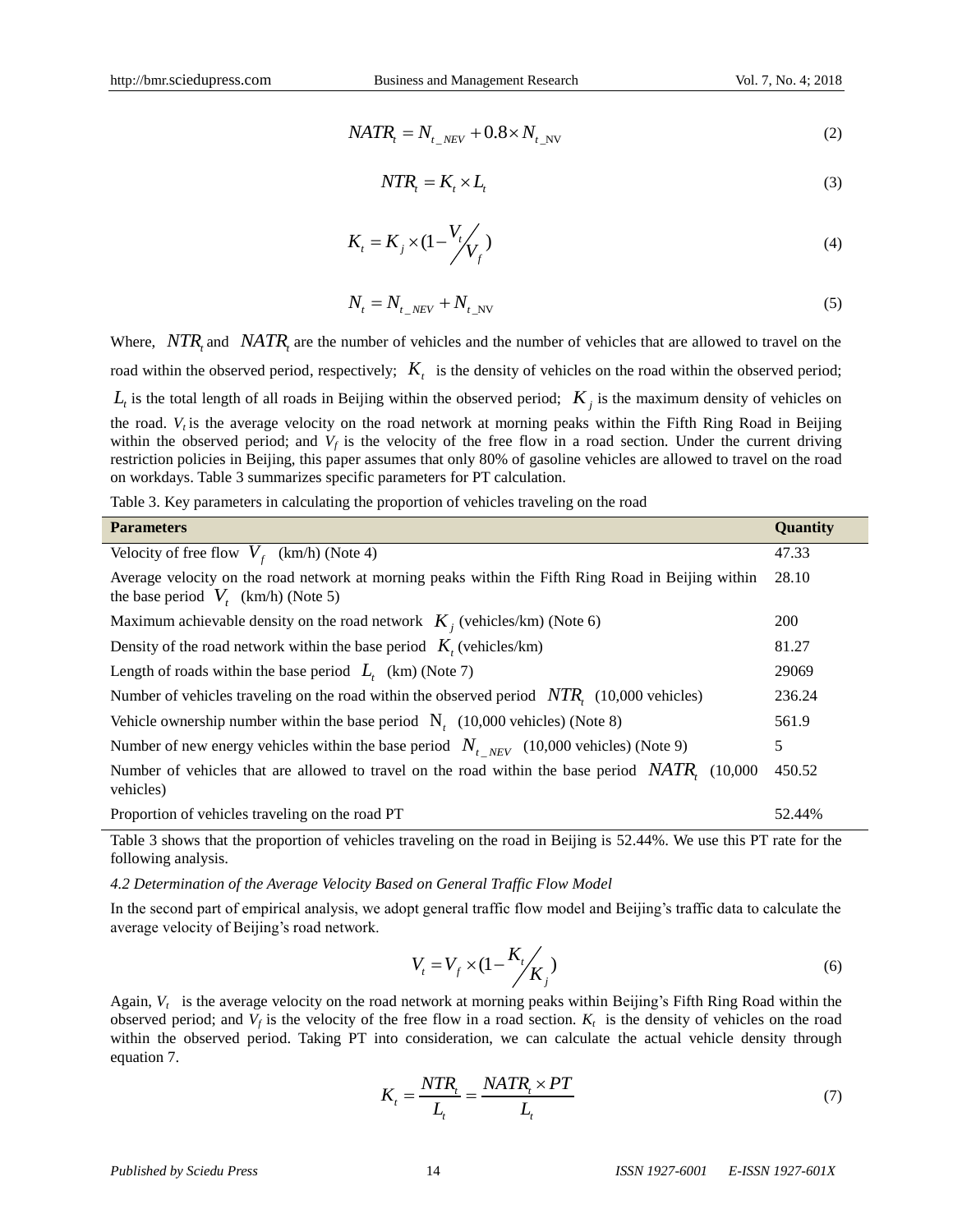## *4.3 Determination of the Congestion Probability through the TTI-Based Congestion Probability Model*

We employ the concept of "congestion probability" to better describe the relationship between velocity and traffic congestion. This paper employs floating car data and introduces the Travel Time Index (TTI) for modeling vehicle velocity (v). The TTI refers to the ratio of the *actual* time spent to the *smooth* time (free flow) spent for traveling the same distance, which is usually obtained through velocity. Existing studies show that TTI distribution is similar to the asymmetric Gaussian distribution which obeys lognormal distribution.

Let the TTI of vehicles be  $z = \frac{v_j}{v_j}$ *z v*  $=\frac{f}{f}$ , and

$$
z \Box \ln(\mu, \sigma^2) \tag{8}
$$

A maximum likelihood estimation is carried out for parameters  $\mu$  and  $\sigma^2$ :

$$
\hat{\mu} = \frac{1}{N} \sum_{i=1}^{N} \ln z_i \quad \hat{\sigma}^2 = \frac{1}{N} \sum_{i=1}^{N} (\ln z_i - \frac{1}{N} \sum_{i=1}^{N} \ln z_i)^2 \tag{9}
$$

The TTI probability distribution of vehicles varies with vehicle velocity, while vehicle velocity varies with traffic loads. In this paper, traffic loads are reflected by the number of vehicles traveling on the road. According to Zhang *et al.* (2015), taking road section 19594 as an example in this paper (the south-to-north 19594 road section of the West  $2^{nd}$  Ring in Beijing),  $\hat{\mu}$  and  $\hat{v}$  as well as  $\hat{\sigma}^2$  and  $\hat{v}$  can be fitted with the following function:

$$
\hat{\mu} = a \log \hat{v} + b \quad \hat{\sigma}^2 = ce^{d\hat{v}} \tag{10}
$$

Where the vector  $u = [a, b, c, d]$  is the TTI dynamic distribution feature vector of a road section, reflecting the TTI probability distribution changing with the velocity on the road section, and traffic flow variance distribution changing with dynamic in traffic loads. In addition, study also indicates that although each road section has a unique feature vector, the parameters do not vary significantly. Therefore, we simulate the average probability density distribution function of the TTI of the West  $2<sup>nd</sup>$  Ring, and adopt this function as the average probability density distribution function of the TTI of vehicles on different road sections in Beijing.

Let the corresponding CDF function of the probability density function  $p(z)$  of a region be  $P(Z)$ , and the congestion threshold h (h=1.5 in this paper) is determined according to whether there is congestion on a road, then the congestion probability can be obtained through the following equation:

$$
P = 1 - P(h) \tag{11}
$$

#### **5. Results**

#### *5.1 Empirical Results*

By adopting the TTI model, we obtained the traffic congestion probabilities based on Beijing's traffic data. Empirical results are summarized in Table 4.

Table 4. NEV proportion, vehicle number, road density, velocity and congestion probabilities

| Years | Proportion<br>added<br>newly<br>energy<br>new<br>vehicles $(\%)$ | of Number of vehicles Density of the road<br>that are allowed to<br>the road<br>travel<br>on<br>$(10,000$ vehicles) | network<br>(vehicles/km) | Average<br>velocity<br>(km/h) | Congestion<br>probability $(\%)$ |
|-------|------------------------------------------------------------------|---------------------------------------------------------------------------------------------------------------------|--------------------------|-------------------------------|----------------------------------|
| 2014  | 13%                                                              | 447.68                                                                                                              | 80.37                    | 28.31                         | 19.82%                           |
| 2015  | 20%                                                              | 450.52                                                                                                              | 81.27                    | 28.10                         | 20.55%                           |
| 2016  | 40%                                                              | 463.72                                                                                                              | 82.76                    | 27.75                         | 21.77%                           |
| 2017  | 40%                                                              | 476.92                                                                                                              | 84.58                    | 27.32                         | 23.31%                           |

From 2014 to 2017, as the proportion of newly added NEVs increases from 13% to 40%, the number of vehicles that are allowed to travel on the road increases from 4.4768 million to 4.7692 million, and the density of the road network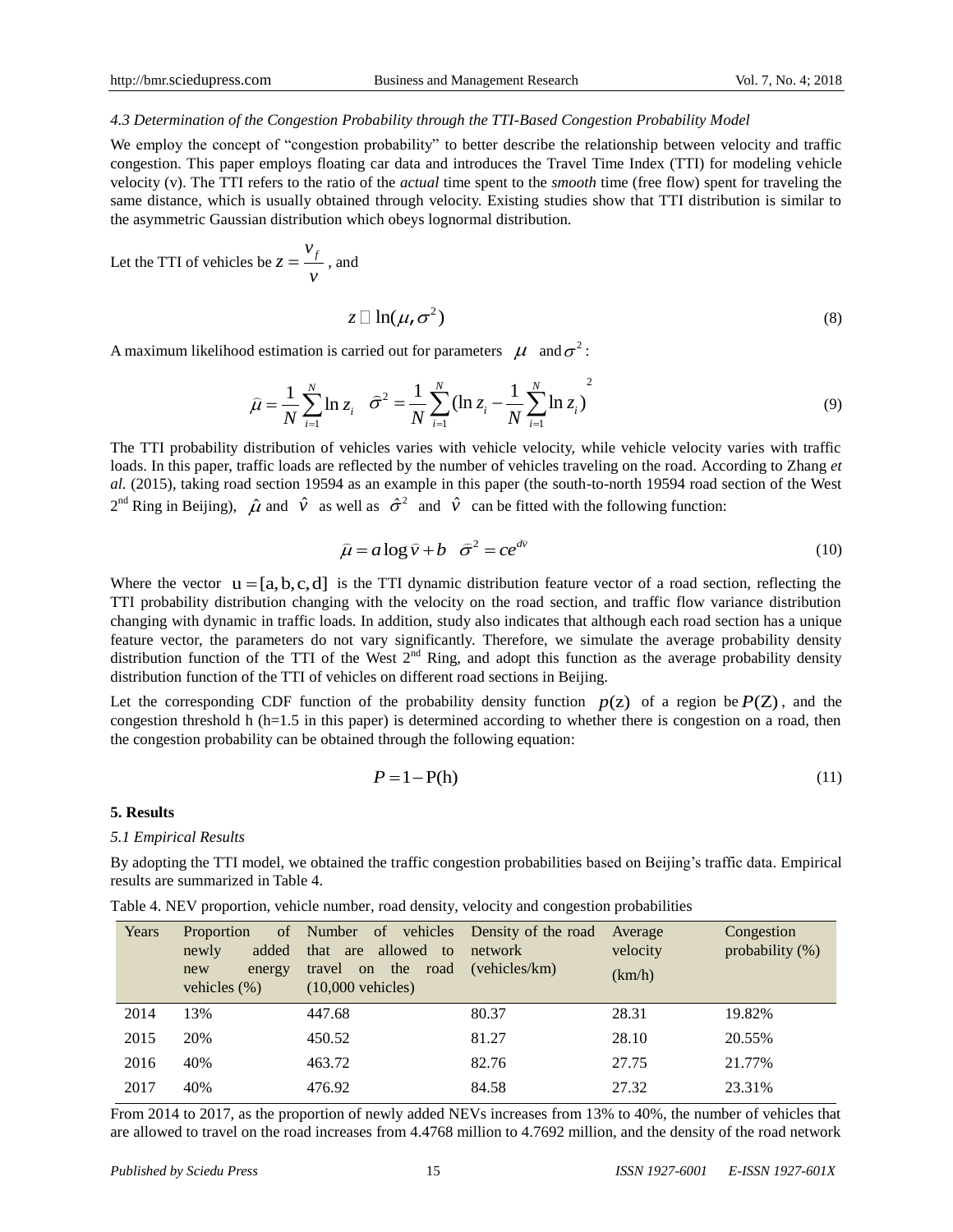increases from 80.37 vehicles/km to 84.58 vehicles/km. Consequently, the average velocity decreases from 28.31 km/h to 27.32 km/h, and the congestion probability rises from 19.82% to 23.31%. Therefore, the NEV policies do increase congestion probabilities in Beijing. Hence, our proposition is supported.

## *5.2 Elasticity Analysis*

In order to better describe NEV policies' impact on traffic condition, we also conducted elasticity analysis based on the latest available data. Elasticity is an economic term, which describes the responsiveness of a variable to another. In our study, we aim to quantify the elasticity by calculate the ratio of 1% change of NEV proportion (in the total vehicles) to the percentage change in average velocity (figure 2) and congestion probability (figure 3).

Figure 2 depicts the elasticity analysis between NEV proportion and average velocity. The results show that 1% increase in the proportion of newly increased NEVs will reduce the average velocity of vehicles travelling on the road by 0.1267 km/h. Figure 3 describes congestion probability's elasticity response to the proportion of NEVs. As the result shows, 1% increase in the proportion of newly increased NEVs will increase the congestion probability by 0.45%. Thus, the current NEV policies do lead to reduced velocity and more congested traffic.



Figure 2. Elasticity analysis of NEV% and velocity (v) Figure 3. Elasticity analysis of NEV and congestion



probability

# *5.3 Effectiveness Check*

To prove the effectiveness of our model, we compared our empirical results to Beijing's officially-published traffic data (Beijing Transport Annual Report 2015). The average velocity in the report was 28.90km/h, which confirms that our results is close to reality and the empirical model is effective.

Empirical results also indicate that the impact of the current NEV policy on traffic congestion will escalate gradually over time.

In order to verify the feasibility of our study, we compared this threshold (26.4 km/h) to relevant policies in the *Beijing Municipal Transportation Development and Construction Planning in the period of 13th Five-Year Plan (the 13th plan)*. According to the *13th Plan*, the total vehicle number will be controlled within 6,300,000 in Beijing by the end of 2020 and a one-hour urban traffic circle will be established. According to the current level of road construction, on the condition that the planned goals of the  $13<sup>th</sup>$  *Plan* could be fulfilled, we have calculated the proportion of NEVs by the end of 2020 with the model established above. The minimum velocity is settled at 26.4 km/h, which is assumed as the lowest tolerable limit velocity within the Fifth Ring of Beijing in morning peaks according to current traffic standard (Note 10). Thus, in this part we aim to find that *how long* it will take to reach the lowest-tolerable velocity (26.4 km/h) if the current NEV policy continues.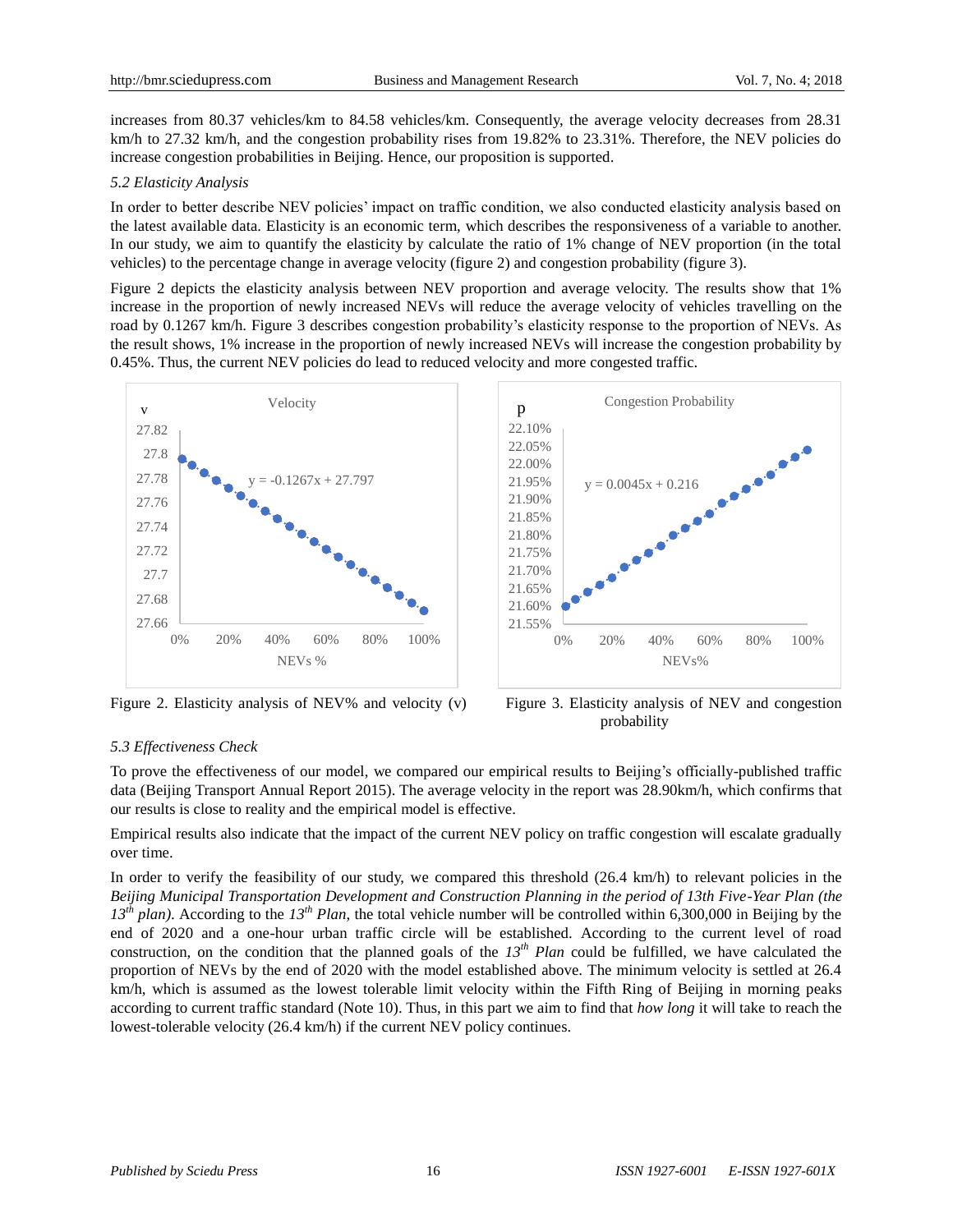## Table 5. Key parameters for effectiveness check

| <b>Parameters</b>                                                                          | <b>Quantity</b> |
|--------------------------------------------------------------------------------------------|-----------------|
| Tolerable limit average velocity in morning peaks V (km/h)                                 | 26.4            |
| Tolerable limit density $K^*$ (vehicle per km)                                             | 88.45           |
| Length* of road in $2020$ (km)                                                             | 30122.2         |
| Number of vehicles travelling on the road in 2020 $N^*$ (million vehicles)                 | 266.43          |
| Number of vehicles that are allowed to travel on the road in 2020 $N^*$ (million vehicles) | 508.11          |
| Proportion of new energy vehicles as of the end of 2020                                    | 3.26%           |
| Number of newly added new energy vehicles from 2016 to 2020 (million vehicles)             | 20.54           |
| Time calculated based on 60,000 newly added new energy vehicles per year                   | 3 years         |

Table 5 shows that, by adopting our empirical model, after three years (until 2020), Beijing's traffic in morning peaks would be severely congested and unbearable for daily commute. Thus, if the current NEV policy continues (with 60,000 NEVs added every year), the time window resulted in our model coincides with *the*  $13<sup>th</sup>$  *plan*, which claims to control the total vehicle number under 6,300,000 in Beijing by the end of 2020. Therefore, our model is feasible and effective for practical implications.

## **6. Policy Simulation**

Adopting the current model, we can also conduct policy simulations. Thus, in this part we will investigate NEVs' impacts on traffic condition under different policy settings. Specifically, ceteris paribus, we can stimulate different levels of lottery policy (% of NEVs) and the driving restriction policy (number of vehicles on road) and investigate their impacts on traffic congestion. Here we use the latest available data (2016) as the policy simulation study.

## *6.1 Simulation on the Lottery Policy*

We provide three settings for the lottery policy, with the proportion of the newly-added NEVs in the total newly-added vehicles are 0 (policy 1), 40% (policy 2, the current policy), and 100% (policy 3), respectively. Table 6 shows that with an increase of newly added NEVs and its proportion in Beijing's total vehicles (from policy 1 to policy 3), the congestion probability of Beijing's road network rises from 21.59% to 22.04%. Hence, the more newly added NEVs in the total vehicle increments, the higher the congestion probability will be.

| <b>Policies</b>  | added new energy<br>vehicles (10,000) | Number of newly Number of newly added Average velocity<br>traditional<br>energy<br>vehicles (10,000) | (km/h) | <b>Congestion</b><br>probability $(\% )$ |
|------------------|---------------------------------------|------------------------------------------------------------------------------------------------------|--------|------------------------------------------|
| Lottery Policy 1 |                                       | 15                                                                                                   | 27.80  | 21.59                                    |
| Lottery Policy 2 | h                                     |                                                                                                      | 27.75  | 21.77                                    |
| Lottery Policy 3 | 15                                    |                                                                                                      | 27.67  | 22.04                                    |

Table 6. Traffic congestion probabilities under different lottery policies

*6.2 Simulation on the Driving Restriction Policy*

We then stimulate different levels of driving restriction policy and investigate their impacts on congestion probability. We set four levels of driving restriction policy, which represents 20% of gasoline vehicles, 0% of NEVs (policy 1, the current policy), 20% of gasoline vehicles 20% of NEVs (policy 2), 50% of gasoline vehicles, 0% of NEVs (policy 3) and 50% of gasoline vehicles, 50% of NEVs (policy 4) are restricted each workday of a week. Table 7 shows that with an increase in the proportion of traffic restriction, the congestion probability of the road network decrease from 21.77% to 3.93%. Hence, the more NEVs facing driving restriction, the less the congestion probability will be.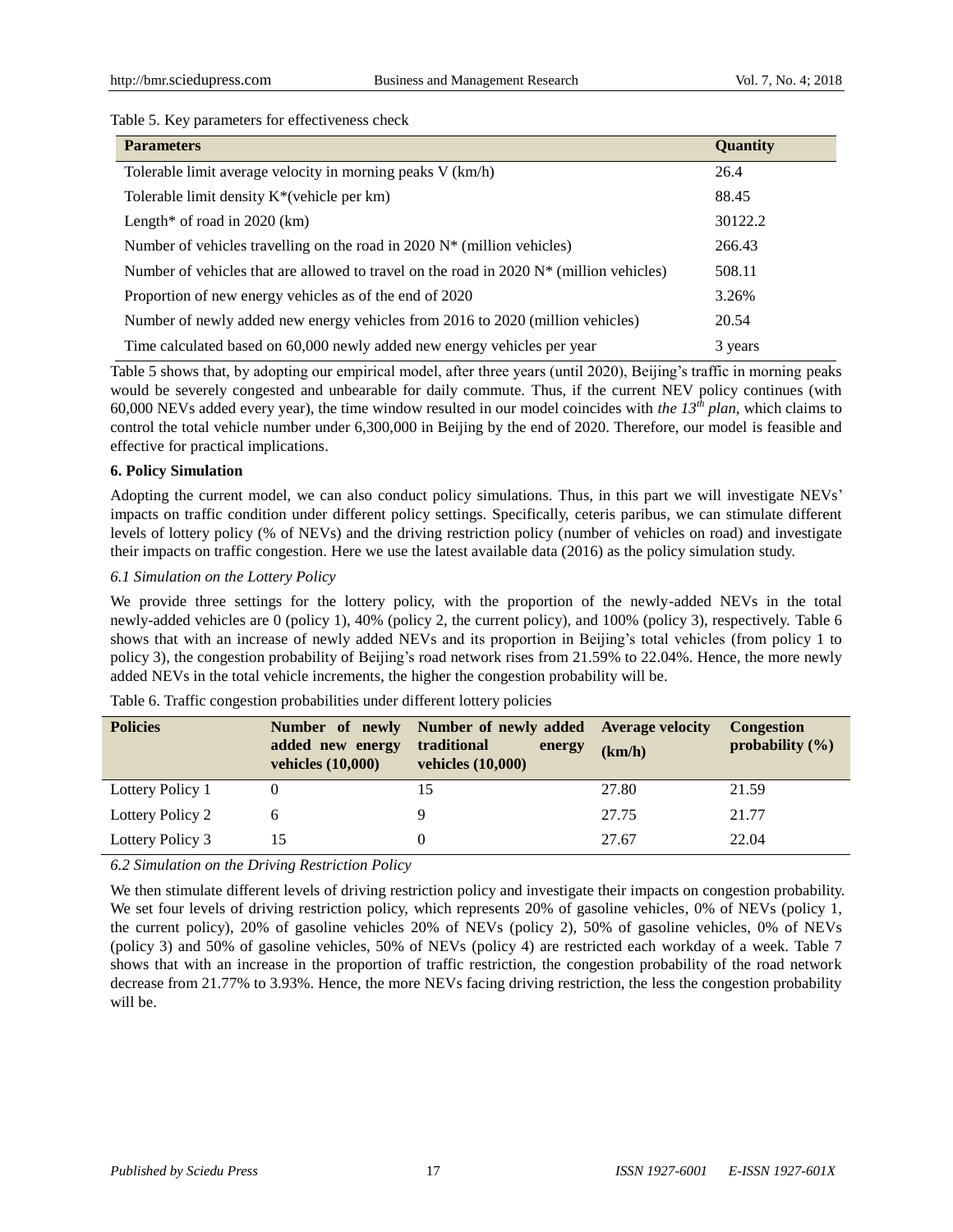| <b>Policies</b>             | <b>Proportion</b><br>normal<br>of<br>vehicles<br>facing<br>restriction<br>$(\%)$ | <b>Proportion</b><br><b>of</b><br><b>NEVs</b><br>facing<br>restriction<br>$($ %) | <b>Average velocity</b><br>(km/h) | <b>Congestion</b><br>probability $(\% )$ |
|-----------------------------|----------------------------------------------------------------------------------|----------------------------------------------------------------------------------|-----------------------------------|------------------------------------------|
| <b>Restriction Policy 1</b> | 20                                                                               | 0                                                                                | 27.75                             | 21.77                                    |
| <b>Restriction Policy 2</b> | 20                                                                               | 20                                                                               | 27.84                             | 21.45                                    |
| <b>Restriction Policy 3</b> | 50                                                                               | $\Omega$                                                                         | 34.92                             | 4.23                                     |
| <b>Restriction Policy 4</b> | 50                                                                               | 50                                                                               | 35.15                             | 3.93                                     |

## Table 7. Traffic congestion probabilities under different driving restriction policies

Table 7 shows the traffic congestion probabilities under different driving restriction policies. By comparing restriction policy 1 and restriction policy 3, we find that with an increase in the proportion of traffic restriction, the congestion probability of the road network decrease from 21.77% to 4.23%, the more vehicles facing driving restriction, the less the congestion probability will be. By comparing restriction policy 1 to restriction policy 2, we find that the congestion probability of the road network decrease from 21.77% to 21.45% when NEVs are also subjected to restriction. Since the NEVs in the proportion of the total amount of motor vehicles is small (only 2.95%), the magnitude of the reduction on congestion probability is not salient.

## **7. Conclusions and Discussion**

In recent years, air pollution caused by vehicle exhaust emissions has become serious in Beijing. In order to reduce vehicle exhaust emissions and mitigate the current air pollution situation, the Beijing Municipal Government has implemented a series of policies to promote NEVs by controlling vehicles' purchasing (lottery policy) and travelling (driving restriction policy) process. Despite NEV's potential benefit on air quality, we propose that the NEV policies worsen Beijing's traffic condition by increasing congestion probabilities. Using Beijing's actual traffic statistics, we theoretically build and empirically test NEV policies' impact on Beijing's traffic congestion.

Our theoretical model shows that the increases in the proportion of newly added NEVs will lead to increases in the number of vehicles on the road network, while increased vehicles travelling on the road will increase the strain on Beijing's traffic, resulting in a decrease in the average velocity of the vehicles travelling on the roads and a rise in the congestion probability. Empirically, we investigate the impacts of NEV policies on traffic condition based on Beijing's traffic statistics. The results show that from 2014 to 2017, as the proportion of newly added NEVs increases, the number of vehicles that are allowed to travel on the road increases from 4.4768 million to 4.7692 million, and the density of the road network increases from 80.37 vehicles/km to 84.58 vehicles/km. Consequently, the average velocity decreases from 28.31 km/h to 27.32 km/h, and the congestion probability rises from 19.82% to 23.31%. Moreover, the elasticity analysis shows a 1% increase in the proportion of newly increased NEVs will reduce the average velocity of vehicles travelling on the road by 0.1267 km/h. In addition, we conduct policy simulations both on lottery policy and driving restriction policy. The result shows that 1) the increases in proportion of newly added NEVs will lead to a decrease in average speed of traffic and a rise in the congestion probability; 2) The more vehicles facing driving restriction, the less the congestion probability will be.

Three policy suggestions could be provided based on our study: 1) we need to reevaluate the NEV policies from a comprehensive perspective. Although the generalization of the NEVs may alleviate air pollution, they also have the risk of worsening Beijing's traffic condition. Therefore, simply increase the proportion of NEVs in newly-added vehicles is questionable for both Beijing's air quality and traffic condition in the long run; 2) Policy simulations show that if the NEVs are also subjected to the driving restriction policy, thus, constraining NEVs from driving each workday during the week, will substantially lower the probability of traffic congestion. Therefore, we suggest that NEVs should also be constraint by driving restriction policy (or with a lower degree); 3) We suggest that the NEV policies should be combined with other traffic policies, such as congestion charges, in order to improve air quality without worsening traffic condition.

Finally, this research also has limitations: 1) in our paper, one of the key variables, the length of road constructed in Beijing, is predicted based on the existing annual data, which has to be adjusted to the significant acceleration of road construction for future prediction; and 2) we calculate the proportion of vehicles traveling on the road based on 2015 data and assume that this proportion remains stable during the research period. However, this proportion may be affected by several factors in practice, such as the development of public transport. In the future, these limitations also guide the directions for future research. Furthermore, we will extend the current research by seeking the most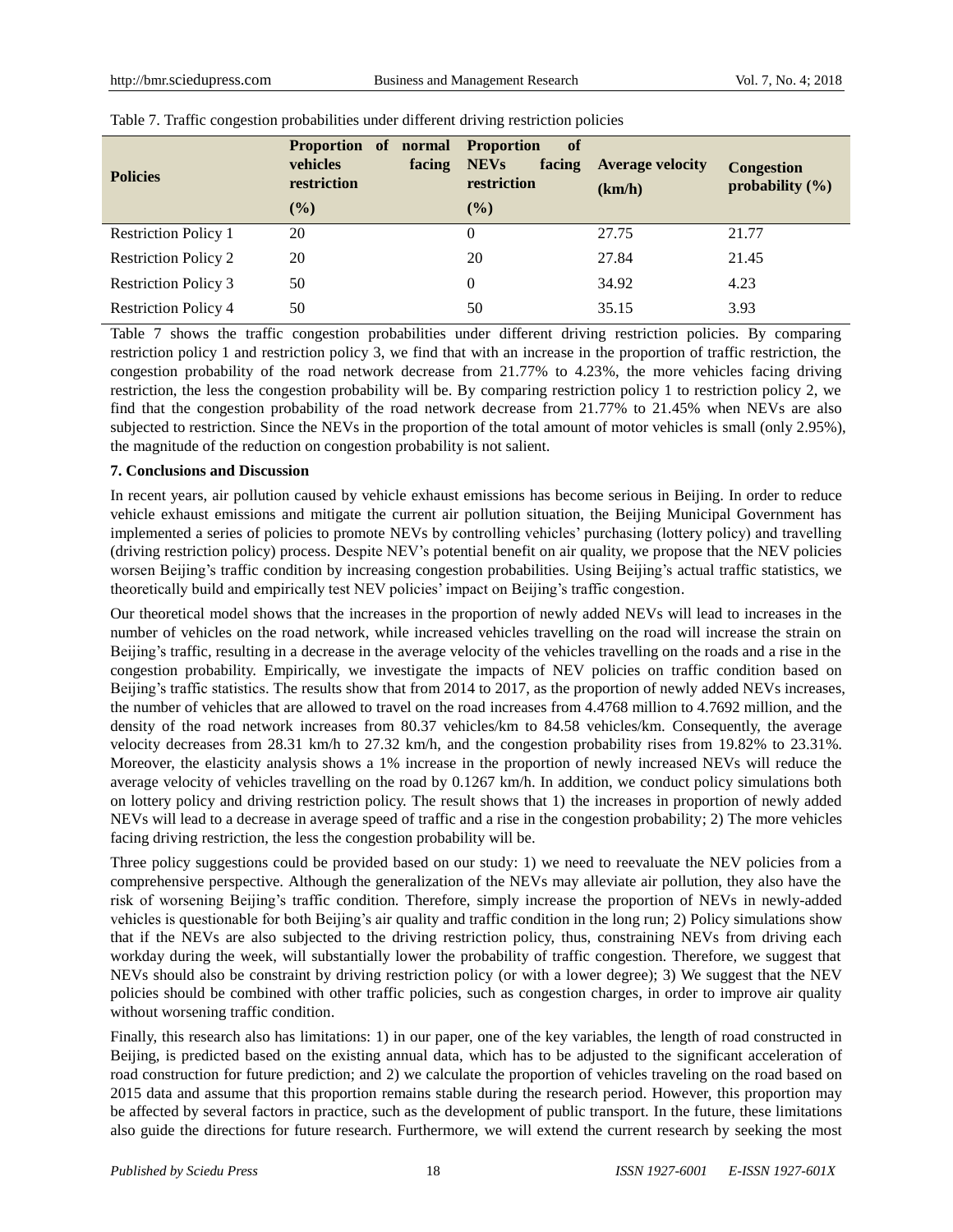cost-effective proportion of newly added NEVs by conducting cost-benefit analysis.

#### **Acknowledgement**

The authors thank the support by the National Social Science Foundation of China (Grant No.16BGL163).

#### **References**

- Bando, M. et al. (1995). Dynamical Model of Traffic Congestion and Numerical Simulation. *Journal of Physical Review E, 51*(2), 12082-12085. https://doi.org/10.1103/PhysRevE.51.1035
- Brand, C. et al. (2017). Modeling the uptake of plug-in vehicles in a heterogeneous car market using a consumer segmentation approach. *Journal of Transportation Research Part A: Policy and Practice, 97*, 121-136. <http://dx.doi.org/10.1016/j.tra.2017.01.017>
- Campbell, A. R. et al. (2012). Identifying the early adopters of alternative fuel vehicles: A case study of Birmingham, United Kingdom. *Journal of Transportation Research Part A: Policy and Practice, 46*(8), 1318-1327. https://doi.org/10.1016/j.tra.2012.05.004s
- Cui, C.Y. (2015) A Study on Urban Traffic Congestion Probability Estimation Based on Cumulative Logistic Model. M.S. Thesis, Beijing Jiaotong University, China.
- Graham-Rowe, E. et al. (2012). Mainstream consumers driving plug-in battery-electric and plug-in hybrid electric cars: A qualitative analysis of responses and evaluations. *Journal of Transportation Research Part A: Policy and Practice, 46*(1), 140-153. https://doi.org/10.1016/j.tra.2011.09.008
- Guo, S. et al. (2014). Elucidating Severe Urban Haze Formation in China*. Journal of Proceedings of the National Academy of Sciences of the United States of America, 111*(49), 17373-17378. <https://doi.org/10.1073/pnas.1419604111>
- Guo, Z. Y. (2017). Health Insurance and the Demand for Medical Care: a Case Study from China. *Agricultural Development*, *4*(1), 8-13.
- He, H. et al. (2012). SO2 over Central China: Measurements, Numerical Simulations and The Tropospheric Sulfur Budget. *Journal of Geophysical Research: Atmospheres, 17*(D16), 812-819. https://doi.org/10.1029/2011JD016473
- Horvitz, E. J. et al. (2012). Prediction, Expectation, and Surprise: Methods, Designs, and Study of a Deployed Traffic Forecasting Service. *Proceedings of the Twenty-First Conference on Uncertainty in Artificial Intelligence*. (UAI2005).
- Hoshino, T. et al. (2011). Analysis of Traffic Congestion by Considering Merging on Entry Lines in Transportation System. *Journal of Electronics & Communications in Japan, 131*, 1059-1067.
- Huang, R. J. et al. (2014). High Secondary Aerosol Contribution to Particulate Pollution During Haze Events in China. *Nature, 514*(7521), 218-222. <https://doi.org/10.1038/nature13774>
- Li, M. et al. (2017). Improving the electrification rate of the vehicle miles traveled in Beijing: A data-driven approach. *Journal of Transportation Research Part A: Policy and Practice, 97*, 106-120. <https://doi.org/10.1016/j.tra.2017.01.005>
- Liu, M. F. & Liu, Y. F. (2015). Research on Constructing Urban Green Transportation System Based on System Dynamics: Taking Shenzhen City as an Example. *Journal of Science-Technology and Management, 17*(5), 6-13.
- Liu, Y. et al. (2009). Source Apportionment of Polycyclic Aromatic Hydrocarbons (PAHs) in Surface Sediments of the Huangpu River, Shanghai, China. *Journal of Science of the Total Environment, 407*(8), 2931-2938. <https://doi.org/10.1016/j.scitotenv.2008.12.046>
- Munford, L. A. (2017). The impact of congestion charging on social capital. *Journal of Transportation Research Part A: Policy and Practice, 97*, 192-208. <https://doi.org/10.1016/j.tra.2017.01.018>
- Pasquale, C. et al. (2015). Two-class Freeway Traffic Regulation to Reduce Congestion and Emissions via Nonlinear Optimal Control. *Journal of Transportation Research Part C: Emerging Technologies, 55*, 85-99. <https://doi.org/10.1016/j.trc.2015.01.013>
- Schuitema, G. et al. (2013). The role of instrumental, hedonic and symbolic attributes in the intention to adopt electric vehicles. *Journal of Transportation Research Part A: Policy and Practice, 48*, 39-49. <https://doi.org/10.1016/j.tra.2012.10.004>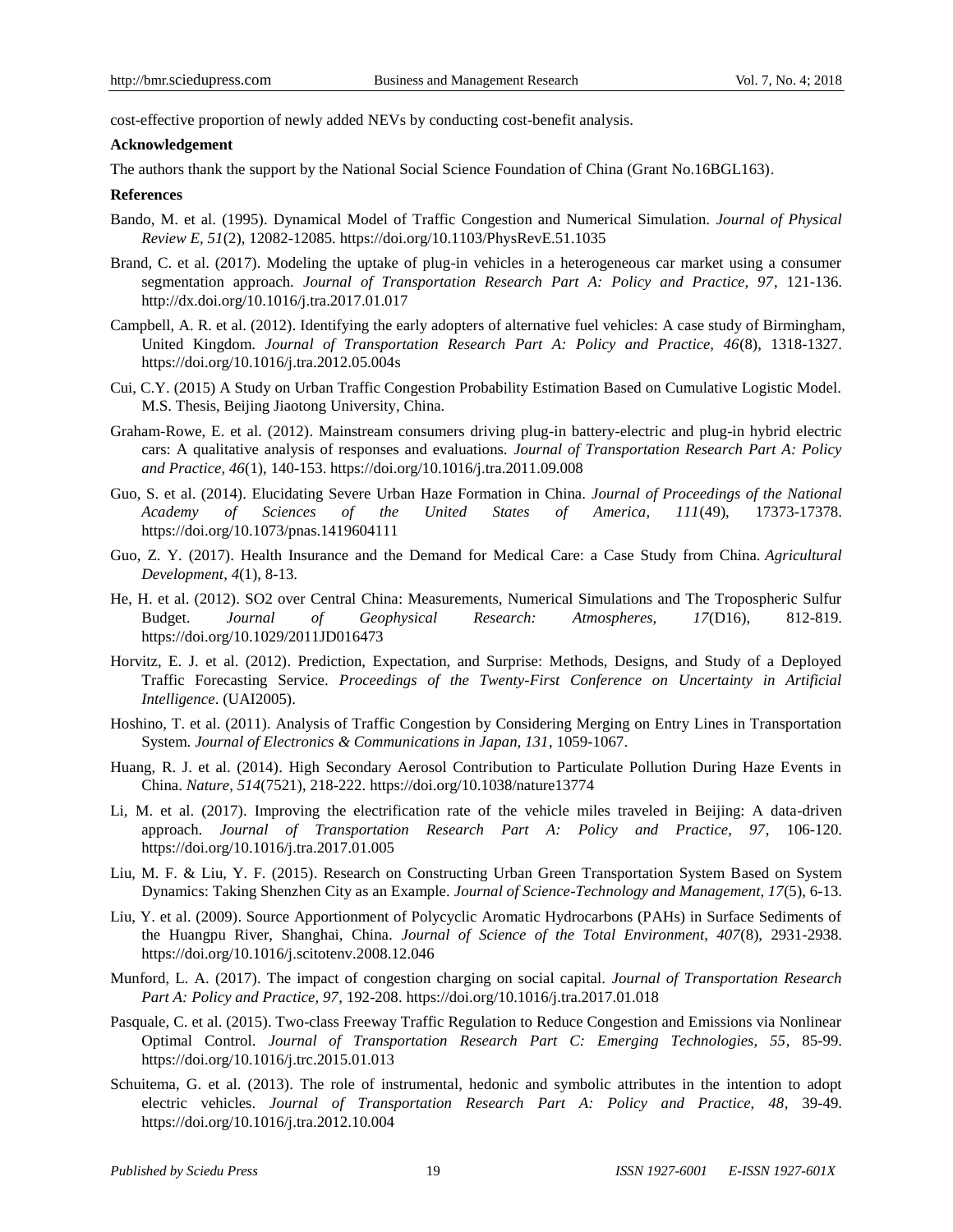- Treiber, M. et al. (2013). Traffic Flow Dynamics: Data, Models and Simulation. *Journal of Physics Today, 67*(3), 54-54.
- Wang, J. et al. (2015). Predictability of Road Traffic and Congestion in Urban Areas. *Journal of PloS One, 10*(4), e0121825. <https://doi.org/10.1371/journal.pone.0121825>
- Xie, X. Y. et al. (2011). The Social Cost of Transportation Congestion in Beijing. *Journal of China Population Resources and Environment, 01*, 28-32.
- Xu, T.Y. (2014). A Study on the System Dynamics of Beijing's Traffic Policy. M.S. Thesis, Beijing Jiaotong University, China.
- Yang, J. et al. (2014). A review of Beijing׳ s Vehicle Registration Lottery: Short-term Effects on Vehicle Growth and Fuel consumption. *Journal of Energy Policy, 75*, 157-166. <https://doi.org/10.1016/j.enpol.2014.05.055>
- Zhang, P. et al. (2015). A Method for Estimating Road Congestion Probability and Its Application in Urban Traffic Operation Evaluation. *Journal of Transportation Systems Engineering and Information Technology, 15*(6), 161-169.
- Zhang, Y. et al. (2015). Modelling of Sustainable Development of Urban Traffic Based on Vehicle Policy. *Journal of Highway and Transportation Research and Development, 32*(6), 142-147.
- Zhao, L. et al. (2005). Onset of Traffic Congestion in Complex Networks. *Journal of Physical Review E Statistical Nonlinear & Soft Matter Physics, 71*(2), 026125. <https://doi.org/10.1103/PhysRevE.71.026125>

#### **Notes**

Note 1. Data source: Beijing Municipal Environmental Protection Bureau

Note 2. Link: http://zhengwu.beijing.gov.cn/ghxx/qtgh/t1359600.htm

Note 3. Data source: *Lottery Index for Passenger Cars Decreases Year by Year, and the License Auction System May be Adopted*, China Business Journal, May 16, 2016

Note 4. Data source: Analysis of the Traffic of Major Cities in China

Note 5. Data source: Beijing Transport Annual Report 2014

Note 6. Data source: it is assumed that the maximum traffic flow refers to the situation where vehicles touch each other, where all cars have an average length of 5m

Note 7. Data source: Beijing Statistical Yearbook 2014

Note 8. Data source: Beijing Transport Annual Report 2014

Note 9. Data source: we suppose the number of new energy vehicles is 0 in 2013 for there is no new energy vehicle index this year

Note 10. Data resource: Beijing Transport Annual Report 2012. From 2011, Beijing began to implement the lottery policy. So, we believe that the average speed of the early peak in Beijing in 2011 is the velocity of severe congestion.

Note 11. Data source: Beijing Statistical Yearbook 2014-2016

Note 12. Data source: Zhang *et al.*, 2015